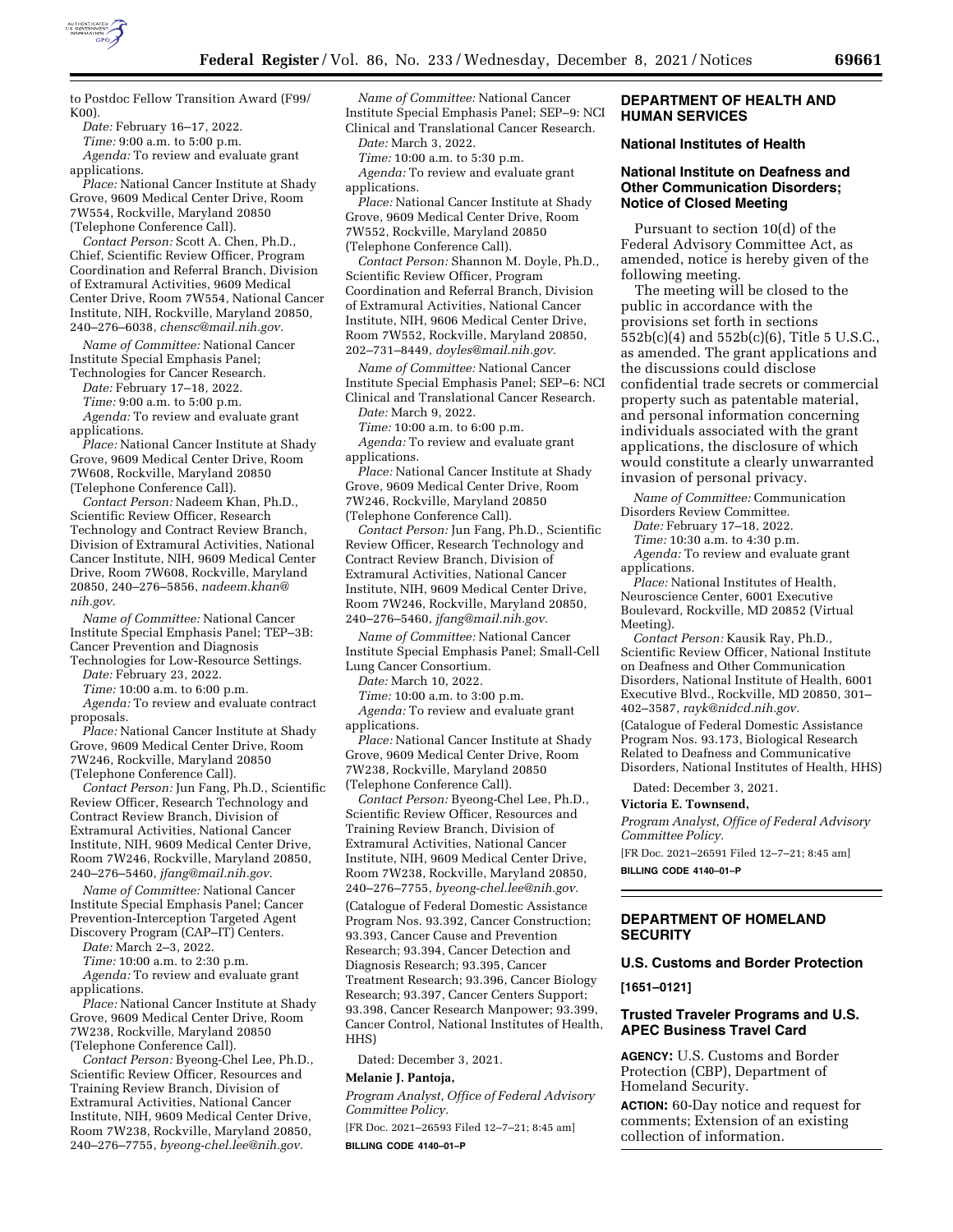**SUMMARY:** The Department of Homeland Security, U.S. Customs and Border Protection will be submitting the following information collection request to the Office of Management and Budget (OMB) for review and approval in accordance with the Paperwork Reduction Act of 1995 (PRA). The information collection is published in the **Federal Register** to obtain comments from the public and affected agencies. **DATES:** Comments are encouraged and must be submitted (no later than February 7, 2022) to be assured of consideration.

**ADDRESSES:** Written comments and/or suggestions regarding the item(s) contained in this notice must include the OMB Control Number 1651–0121 in the subject line and the agency name. Please use the following method to submit comments:

*Email:* Submit comments to: *[CBP](mailto:CBP_PRA@cbp.dhs.gov)*\_ *[PRA@cbp.dhs.gov.](mailto:CBP_PRA@cbp.dhs.gov)* 

Due to COVID–19-related restrictions, CBP has temporarily suspended its ability to receive public comments by mail.

#### **FOR FURTHER INFORMATION CONTACT:**

Requests for additional PRA information should be directed to Seth Renkema, Chief, Economic Impact Analysis Branch, U.S. Customs and Border Protection, Office of Trade, Regulations and Rulings, 90 K Street NE, 10th Floor, Washington, DC 20229–1177, Telephone number 202–325–0056 or via email *CBP*\_*[PRA@cbp.dhs.gov.](mailto:CBP_PRA@cbp.dhs.gov)* Please note that the contact information provided here is solely for questions regarding this notice. Individuals seeking information about other CBP programs should contact the CBP National Customer Service Center at 877–227–5511, (TTY) 1–800–877–8339, or CBP website at *[https://www.cbp.gov/.](https://www.cbp.gov/)* 

**SUPPLEMENTARY INFORMATION:** CBP invites the general public and other Federal agencies to comment on the proposed and/or continuing information collections pursuant to the Paperwork Reduction Act of 1995 (44 U.S.C. 3501 *et seq.*). This process is conducted in accordance with 5 CFR 1320.8. Written comments and suggestions from the public and affected agencies should address one or more of the following four points: (1) Whether the proposed collection of information is necessary for the proper performance of the functions of the agency, including whether the information will have practical utility; (2) the accuracy of the agency's estimate of the burden of the proposed collection of information, including the validity of the methodology and assumptions used; (3)

suggestions to enhance the quality, utility, and clarity of the information to be collected; and (4) suggestions to minimize the burden of the collection of information on those who are to respond, including through the use of appropriate automated, electronic, mechanical, or other technological collection techniques or other forms of information technology, *e.g.,* permitting electronic submission of responses. The comments that are submitted will be summarized and included in the request for approval. All comments will become a matter of public record.

# **Overview of This Information Collection**

*Title:* Trusted Traveler Programs and U.S. APEC Business Travel Card.

*OMB Number:* 1651–0121. *Form Number:* 823S (SENTRI) and

823F (FAST). *Current Actions:* Extension without

change.

*Type of Review:* Extension (without change).

*Affected Public:* Individuals and Businesses.

*Abstract:* This collection of information is for CBP's Trusted Traveler Programs including the Secure Electronic Network for Travelers Rapid Inspection (SENTRI), which allows expedited entry at specified southwest land border ports of entry; the Free and Secure Trade program (FAST), which provides expedited border processing for known, low-risk commercial drivers; and Global Entry which allows preapproved, low-risk, air travelers expedited clearance upon arrival into the United States.

The purpose of all of these programs is to provide prescreened travelers expedited entry into the United States. The benefit to the traveler is less time spent in line waiting to be processed. These Trusted Traveler programs are provided for in 8 CFR 235.7 and 235.12.

This information collection also includes the U.S. APEC Business Travel Card (ABTC) Program, which is a voluntary program that allows U.S. citizens to use fast-track immigration lanes at airports in the 20 other Asia-Pacific Economic Cooperation (APEC) member countries. This program is mandated by the Asia-Pacific Economic Cooperation Business Travel Cards Act of 2011, Public Law 112–54 and provided for by 8 CFR 235.13.

These collections of information include the data collected on the applications and kiosks for these programs. Applicants may apply to participate in these programs by using the Trusted Traveler Program (TTP) at *[https://ttp.cbp.dhs.gov/.](https://ttp.cbp.dhs.gov/)* Or at Trusted Traveler Enrollment Centers.

After arriving at the Federal Inspection Services area of the airport, participants in Global Entry can undergo a self-serve inspection process using a Global Entry kiosk. During the self-service inspection, participants have their photograph and fingerprints taken, submit identifying information, and answer several questions about items they are bringing into the United States. When using the Global Entry kiosks, participants are required to declare all articles being brought into the United States pursuant to 19 CFR 148.11.

*Type of Information Collection:*  SENTRI (823S).

*Estimated Number of Respondents:*  276,579.

*Estimated Number of Annual Responses per Respondent:* 1.

*Estimated Number of Total Annual Responses:* 276,579.

*Estimated Time per Response:* 40 minutes (0.67 hours).

*Estimated Total Annual Burden Hours:* 185,308.

*Type of Information Collection:* FAST

(823F).

*Estimated Number of Respondents:*  20,805.

*Estimated Number of Annual* 

*Responses per Respondent:* 1. *Estimated Number of Total Annual* 

*Responses:* 20,805.

*Estimated Time per Response:* 40 minutes (0.67 hours).

*Estimated Total Annual Burden Hours:* 13,939.

*Type of Information Collection:*  Global Entry.

*Estimated Number of Respondents:*  1,392,862.

*Estimated Number of Annual Responses per Respondent:* 1.

*Estimated Number of Total Annual Responses:* 1,392,862.

*Estimated Time per Response:* 40 minutes (0.67 hours).

*Estimated Total Annual Burden Hours:* 933,217.

*Type of Information Collection:*  ABTC.

*Estimated Number of Respondents:*  9,858.

*Estimated Number of Annual* 

*Responses per Respondent:* 1. *Estimated Number of Total Annual* 

*Responses:* 9,858.

*Estimated Time per Response:* 10 minutes (0.17 hours)

*Estimated Total Annual Burden Hours:* 1,676.

*Type of Information Collection:*  Kiosks.